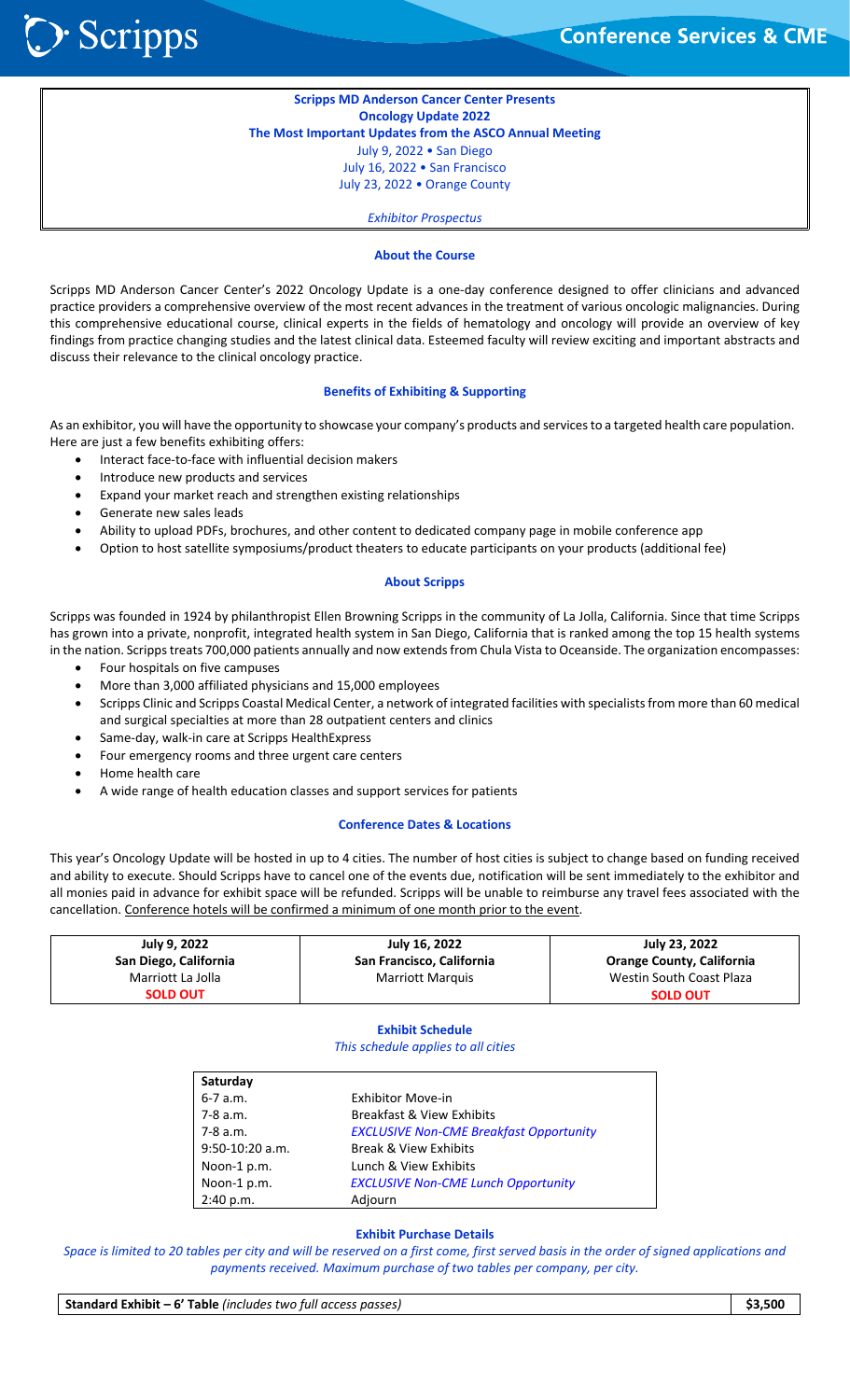# **Included with your exhibit purchase**

- Materials: table, linens, 2 chairs
- Wireless internet access
- (2) Full access conference passes
- Additional conference passes available at a discounted rate of \$100 each
- Access to mobile conference app containing course materials, recordings, faculty information and more
- Logo placement and company description in mobile conference app with link to your organization's website
- Exhibitors wishing to receive CME credit must complete the post conference evaluation to receive a certificate
- Limited attendee list with those who have agreed to have their information shared, in alignment with the ACCME Standards for Integrity and Independence in Accredited Continuing Education.
- Access to the attendee breakfast and lunch buffets
- Printed name badge, provided the representative names are given to Scripps at least a week prior to event date

# **Not included with your exhibit purchase**

- Pipe and drape *not available*
- Additional furniture or equipment rentals *space restrictions apply*
- Electricity or additional audio‐visual equipment *can be rented through hotel AV company*
- Labor for installing or dismantling your exhibit display
- Security: the exhibit area will remain accessible and no security guard will be present. We ask that you do not leave any valuable items unattended at your booth at any time. Anything you leave in the exhibit area will be left at your own risk. Neither the hotel, nor Scripps will accept liability for any items in the exhibit area at any time.

# **Scripps Health Meeting Guidelines**

- 1. Proof of vaccination will be required for all staff, participants, and vendors who wish to attend the conference in‐person.
- 2. Staff, participants, and vendors who are unvaccinated are required to bring proof of a negative PCR test taken within 48 hours of the start of the conference.
- 3. ALL STAFF, PARTICIPANTS, AND VENDORS MUST BE ASYMPTOMATIC TO ATTEND THE IN‐PERSON CONFERENCE.
- 4. All staff, participants, and vendors will be required to wear masks and remain physically distanced during the conference.

# \*\* These guidelines may be modified at any time in advance of or during the Conference.\*\*

# **Booth Traffic**

While Scripps makes every effort to promote and encourage attendees to visit the Exhibit Hall, we cannot guarantee booth traffic. It is the exhibiting company's responsibility to promote its presence at the course by its own means of marketing and on-site promotion to draw traffic to their booth.

# **Additional Support Opportunities & Pricing**

| Non-CME Breakfast Symposium/Product Theater                                                                                                                                                                                                                                                                                                        |          |
|----------------------------------------------------------------------------------------------------------------------------------------------------------------------------------------------------------------------------------------------------------------------------------------------------------------------------------------------------|----------|
| Details on the symposium will be included in the conference brochure provided they are received in time for printing. Space is<br>limited to one breakfast symposium, so get your application in early!                                                                                                                                            |          |
| Non-CME Lunch Symposium/Product Theater                                                                                                                                                                                                                                                                                                            | \$20,000 |
| Details on the symposium will be included in the conference brochure provided they are received in time for printing. Space is<br>limited to one lunch symposium, so get your application in early!                                                                                                                                                |          |
| Included with your symposium:                                                                                                                                                                                                                                                                                                                      |          |
| Buffet style food and beverage will be arranged by Scripps with the hotel on your behalf                                                                                                                                                                                                                                                           |          |
| Audio visual equipment included: screen, projector, laptop connections, podium, podium microphone, wireless lavaliere<br>$\bullet$<br>or handheld microphone, sound system, support staff (additions or upgrades will be charged to sponsoring organization)<br>Inclusion of your company's marketing collateral at registration desk<br>$\bullet$ |          |
| E-mail blast to all registered attendees, provided that your symposium details are received in time<br>$\bullet$                                                                                                                                                                                                                                   |          |
| Inclusion of symposium details in the onsite conference agenda, conference mobile app, and push notifications sent to<br>$\bullet$<br>attendees through the app                                                                                                                                                                                    |          |
| Option to add symposium to online attendee registration portal (available once symposium title and speaker details are<br>received by Scripps)                                                                                                                                                                                                     |          |
| NOT Included with your symposium:                                                                                                                                                                                                                                                                                                                  |          |
| Plated or boxed meals<br>$\bullet$                                                                                                                                                                                                                                                                                                                 |          |
| Speaker introduction - it is the sponsoring company's responsibility to introduce their symposium speaker and moderate<br>$\bullet$<br>the session                                                                                                                                                                                                 |          |
| Creation of marketing materials such as brochures/invitations, signage, etc. - Scripps reserves the right to approve all<br>materials                                                                                                                                                                                                              |          |
| Exhibit space (additional fees apply)<br>$\bullet$                                                                                                                                                                                                                                                                                                 |          |
| Scripps Health does not guarantee attendance during this event<br>$\bullet$                                                                                                                                                                                                                                                                        |          |
| On-site tracking of attendance at the symposium for reporting (Sunshine Act)                                                                                                                                                                                                                                                                       |          |

Exhibitors/sponsors are responsible for the cost of their own hotel rooms and should be arranged directly with the conference hotel venue.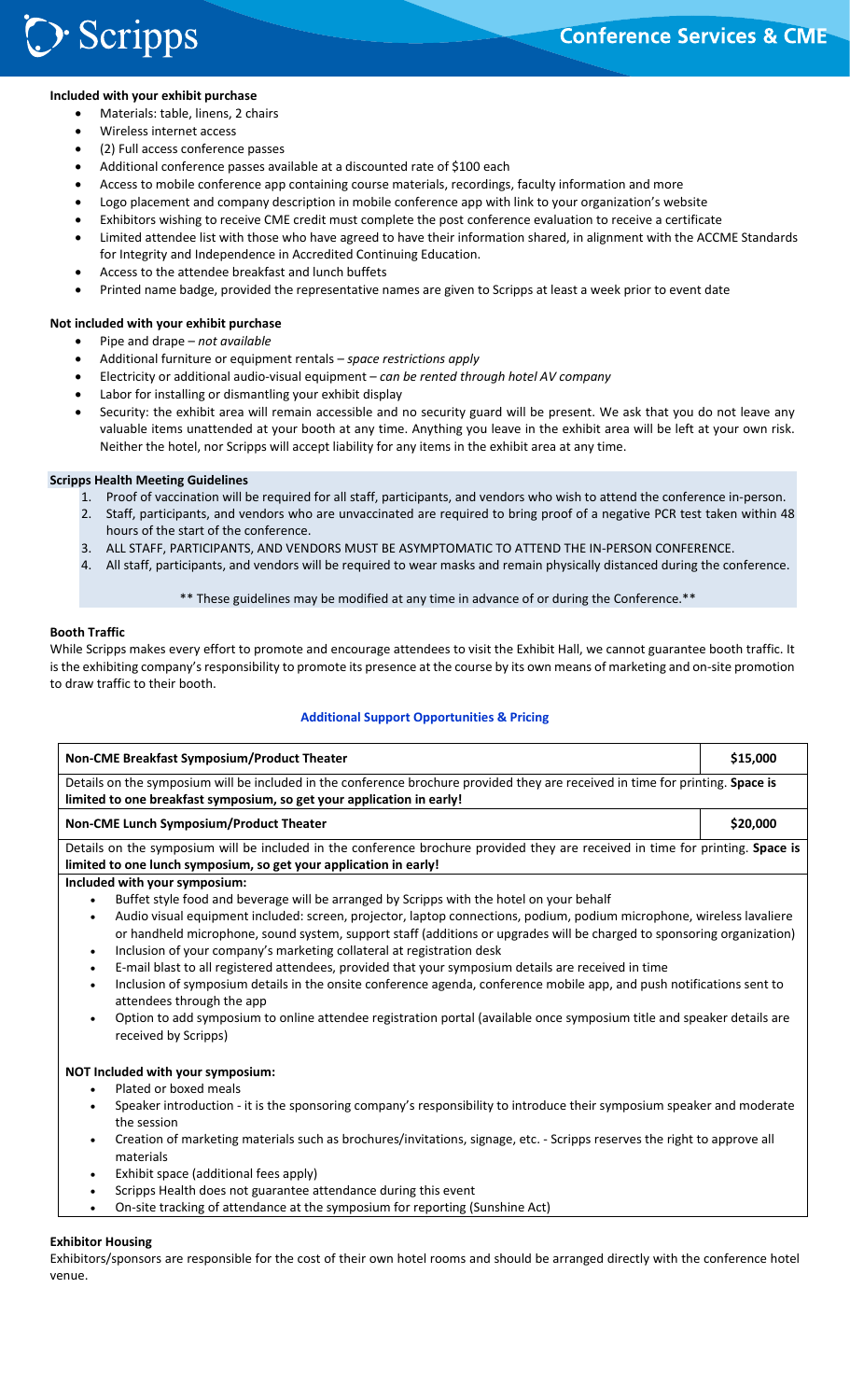# **Shipping Dates**

> Scripps

**All materials should arrive no earlier than two days prior to the meeting date.** If materials are received more than two days prior to the conference, the exhibiting company will be responsible for any additional holding charges at the hotel. Materials that are shipped will be available at your company's exhibit space the morning of the meeting. If you have items to ship after the conference, FedEx and UPS can be arranged directly with the hotel. You are responsible for providing all necessary shipping materials as well as all related expenses. Please have tracking numbers and shipping details with you onsite.

# **Payment Information**

- All exhibit applications must be received by **the Friday of the week before** the meeting date. Upon receipt of the application, a confirmation email will be sent. Exhibit spaces will not be reserved until receiving a signed application.
- Satellite symposiums/product theaters must be reserved **at least 10 business days prior** to the meeting date.
- Payment must be received prior to the meeting date.
- The exhibit cancellation deadline is **10 business days prior** the meeting date and Scripps CME will refund the cost of the exhibit less a \$100 processing fee. After this deadline, no refunds will be granted.
- The satellite symposium/product theater cancellation deadline is **10 business days prior** to the meeting date. Scripps CME will refund the cost of the satellite symposium/product theater less a \$500 processing fee. After this deadline, no refunds will be granted.
- Exhibit space must be occupied by 7 a.m. on the meeting date. Failure to meet this deadline will cause forfeiture of your space. Scripps may use or reassign the space without refund. Exhibitors who anticipate delays must notify Scripps.

#### **Application Review**

For an exhibit application to be accepted by Scripps, the products and services must be educational in nature and relate to the educational activity content. Scripps reserves the right to accept or reject a potential exhibitor based on its assessment of whether the company/organization's products and/or services are relevant to the conference content. All exhibits will be reviewed by Scripps.

Scripps reserves the right to refuse the application of any party whose product, service or proposed exhibit is, in Scripps sole discretion, not in keeping with the character of the educational activity and exhibition hall. Approval of the exhibit application is in the sole discretion of Scripps, and may be withheld, among other reasons, for: (a) poor credit history of Exhibitor, including but not limited to past due amounts owing to Scripps, or (b) breach of the Conditions or any other contract provisions governing any previous trade show or other event conducted or sponsored by Scripps.

# **CME Guidelines Related to Educational Grants, Exhibit Space and Promotional Activities**

In compliance with the ACCME Standards for Integrity and Independence in Accredited Continuing Education, arrangements for commercial exhibits or advertisements cannot influence planning or interfere with the presentation, nor can they be a condition of the provision of commercial support for CME activities.

- Exhibit and other promotional fees shall be separate and distinct from educational grants/commercial support.
- All exhibitors must be in a room or area separate from the education and the exhibits must not interfere or in any way compete with the learning experience prior to, during, or immediately after the activity.
- Company representatives must refrain from holding any commercial discussions in the educational ballroom. All promotional activities including interviews, demonstrations, and the distribution of literature or samples must be made within the exhibitor's space. Canvassing or distributing promotional materials outside the exhibitor's rented exhibit space is not permitted.
- Commercial interest representatives may attend CME activities at the discretion of Scripps for the direct purpose of the representatives' own education. However, they may not engage in sales or marketing activities while in the space or place of the educational activity.

# **Exhibit Conditions, Rules and Regulations**

Exhibits must adhere, in each case in the determination of Scripps in its sole discretion, to each of the following standards:

- Exhibitor must promote the marketing of products and services that relate to the educational activity content.
- Exhibitor may encourage or advance its own products, equipment or services; however, Exhibitor shall not unfairly criticize the products or methods of any other exhibitor.
- Exhibitor shall not directly or indirectly promote or advertise any idea or product which is inconsistent with the stated purpose of the educational activity content.
- Exhibitor shall not infringe the copyrights, trademarks or other intellectual property rights of any third party or unfairly compete with other exhibits.
- Exhibitor's exhibit shall not have an undesirable or unreasonable deleterious effect upon another exhibit or the educational activity.
- Scripps reserves the right to prohibit or remove any exhibit which detracts from the general character of the Exhibition as a whole, or consists of products or services inconsistent with the purpose of the Exhibition. The right to prohibit or remove includes, but is not limited to, such persons, things, conduct, printed matter or anything else of a character which Scripps deems objectionable.
- Scripps reserves the right, in its sole discretion, to refuse any person, including without limitation any employee of Exhibitor, admission to the Exhibition.
- Scripps accepts no responsibility for breakdown or failure of any of the services provided for, or in connection with, the Exhibition.

#### **Printed Material Distribution/Canvassing**

Canvassing in any part of the facilities utilized during the Scripps CME program is strictly forbidden, and anyone doing so will be requested to leave the building. Distribution of advertising or printed material by the exhibitor outside of the exhibitor's allotted space will not be permitted unless the distribution or advertising is agreed to in advance with Scripps.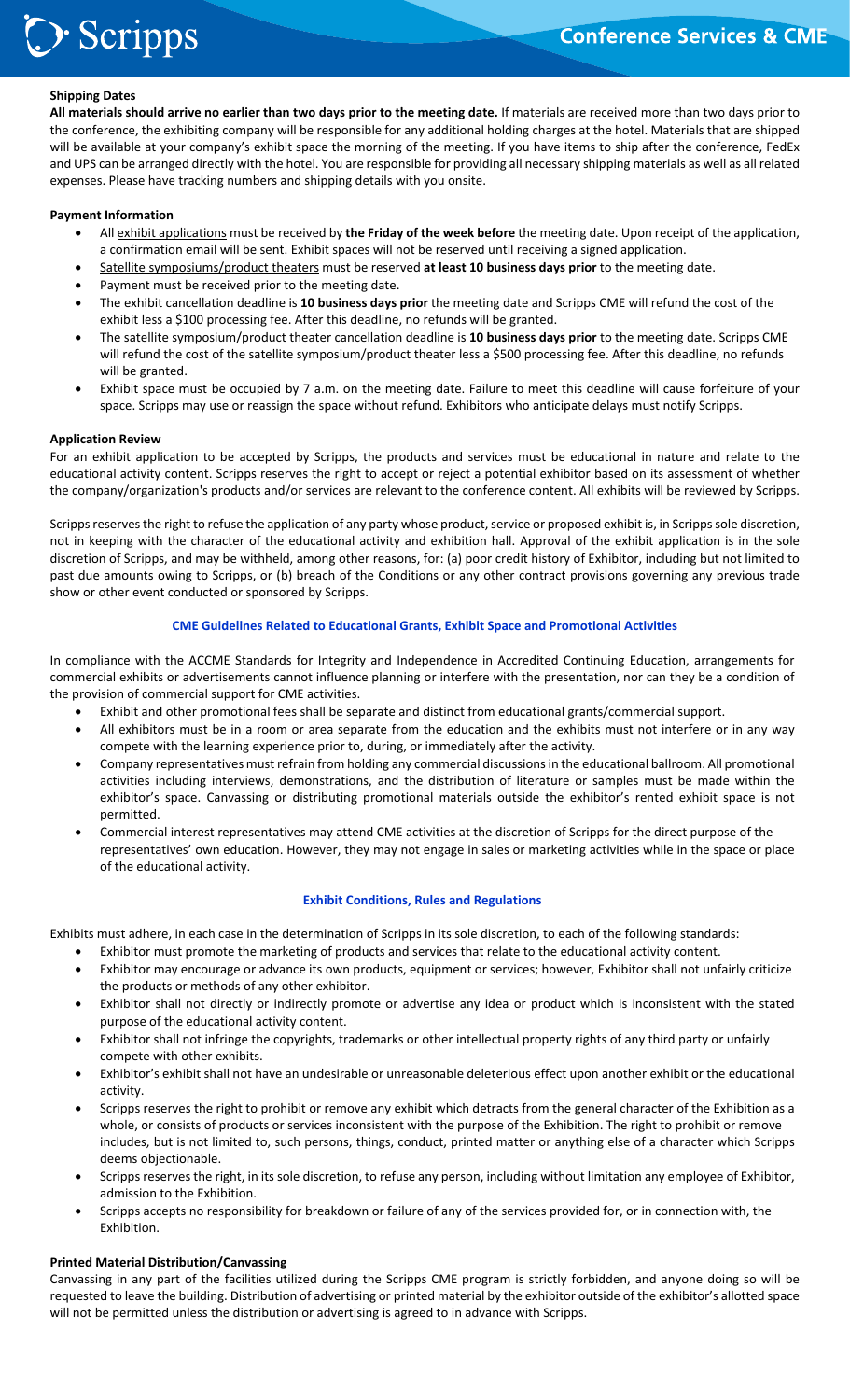# **Liability**

**Scripps** 

Once an application has been approved by Scripps the following liability policies apply. Exhibitors are encouraged to insure themselves against property loss or damage and against liability for personal injury.

- Neither Scripps, nor the Facility, the employees thereof, nor their representatives, nor any member of the Conference Committee shall be responsible for any injury, loss, or damage that may occur to the Exhibitor or his property from any cause whatsoever, prior to, during, or subsequent to the period of the Exhibit except for any injury, loss, or damage to the extent arising from the negligence or willful misconduct of Scripps, the Facility, their employees, their representatives or any member of the Conference Committee. The Exhibitor agrees to indemnify Scripps, the Facility and their employees, volunteers, and committees from any and all claims for loss, damage, or injury except for any claims for loss, damage or injury to the extent arising from the negligence or willful misconduct of Scripps, the Facility, their employees, volunteers, and committees. Exhibitors are encouraged to insure themselves against property loss or damage, and against both general and personal liability.
- Exhibitor understands and agrees that, for the safety of conference attendees, Exhibitor shall not perform any procedures on or provide any services to conference attendees that are either invasive or are customarily performed in a practitioner's office.

# **FDA Regulations**

Exhibitors are reminded of the Food and Drug Administration (FDA) restrictions on the promotion of investigational and pre‐approved drugs and devices. Exhibitors are also cautioned about FDA prohibition of promoting approved drugs for unapproved purposes. Information regarding FDA regulations may be obtained directly from the FDA. Requests for information and guidance can be obtained at www.fda.gov/cder, the FDA's medical advertising information line, 301‐796‐1200, or directed to:

FDA Division of Drug Marketing FDA/CDRH/Office of Device Evaluation 10903 New Hampshire Ave. www.fda.gov Building 51, Room 3200 for more information. Silver Spring, MD 20993‐8002

# **Family/Guest Attendance Policy**

All conference activities are exclusively reserved for paid conference attendees. Children and family members are not allowed to attend meal functions or permitted in the general session room.

#### **Scripps Conference Modification or Cancellation**

Scripps reserves the right to modify the course's schedule or program as necessary. Scripps also reserves the right to cancel this conference, in which case a full refund of the registration/exhibit fees will be provided. We are unable to refund any travel costs (flight, hotel, etc.) in the case of Scripps cancellation.

# **Exhibit & Conference Contact**

# **Shannon Pate**

Education Program Manager Scripps Conference Services & CME 4275 Campus Point Court, CPB205 San Diego, California 92121 Phone: 858‐678‐6050 Email: pate.shannon@scrippshealth.org

 http://www.scripps.org/conferenceservices www.linkedin.com/company/scripps‐health www.facebook.com/ScrippsCME www.twitter.com/scrippscme www.youtube.com/scrippshealth **Subscribe to our newsletter:** www.scripps.org/CMEemails

#### **Full Conference Agenda (All Cities)**

| 7 a.m.       | Registration, Breakfast, & View Exhibits                           |
|--------------|--------------------------------------------------------------------|
| 8 a.m.       | <b>Welcome &amp; Educational Overview</b>                          |
| 8:10 a.m.    | <b>Gastrointestinal Malignancies Update</b>                        |
| 9 a.m.       | Update in Hematologic Malignancies: Leukemia, Lymphoma and Myeloma |
| 9:50 a.m.    | <b>Break &amp; View Exhibits</b>                                   |
| $10:20$ a.m. | <b>Genitourinary Cancer Update</b>                                 |
| 11:10 a.m.   | Diagnostic & Therapeutic Advances in Lung Cancer                   |
| Noon         | Lunch                                                              |
| 1 p.m.       | <b>Updates in Melanoma</b>                                         |
| 1:50 p.m.    | <b>Women's Cancer Update</b>                                       |
| 2:40 p.m.    | Adjourn                                                            |
|              |                                                                    |